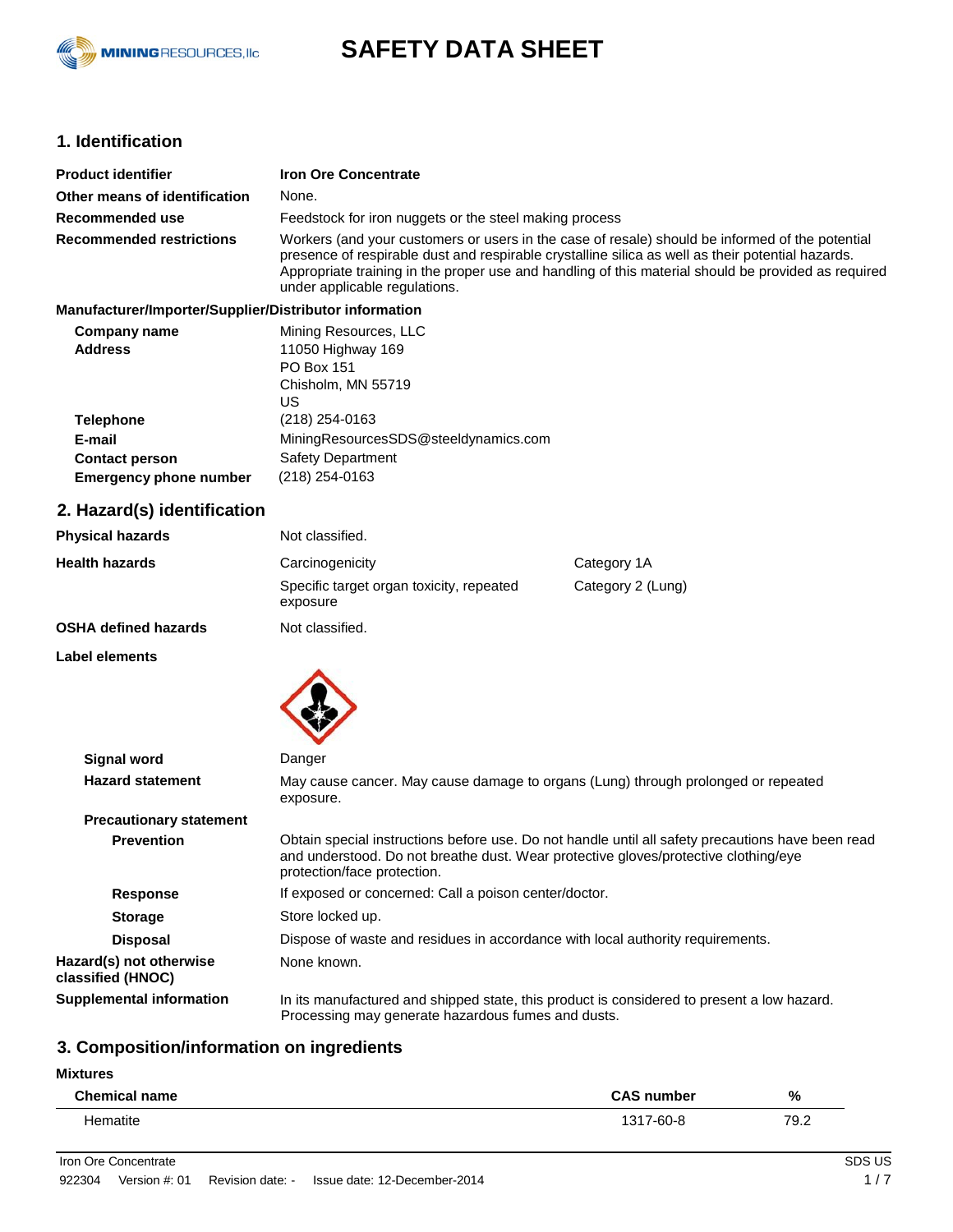| Goethite  | 1310-14-1  | 10.8 |
|-----------|------------|------|
| Quartz    | 14808-60-7 | 6.5  |
| Magnetite | 1309-38-2  |      |
| Chlorite  | 12414-36-7 | 1.5  |

**Composition comments**

All concentrations are in percent by weight unless ingredient is a gas. Gas concentrations are in percent by volume.

### **4. First-aid measures**

| <b>Inhalation</b>                                                            | Move to fresh air. Call a physician if symptoms develop or persist.                                                                                                                                                                                    |
|------------------------------------------------------------------------------|--------------------------------------------------------------------------------------------------------------------------------------------------------------------------------------------------------------------------------------------------------|
| <b>Skin contact</b>                                                          | Wash off with soap and water. Get medical attention if irritation develops and persists.                                                                                                                                                               |
| Eye contact                                                                  | Do not rub eye. Rinse with water. Get medical attention if irritation develops and persists.                                                                                                                                                           |
| Ingestion                                                                    | Rinse mouth thoroughly if dust is ingested. Get medical attention if symptoms occur.                                                                                                                                                                   |
| <b>Most important</b><br>symptoms/effects, acute and<br>delayed              | Irritation of eyes and mucous membranes. Coughing. Discomfort in the chest. Shortness of breath.<br>Skin irritation. Prolonged exposure may cause chronic effects.                                                                                     |
| Indication of immediate<br>medical attention and special<br>treatment needed | Provide general supportive measures and treat symptomatically. Keep victim under observation.<br>Symptoms may be delayed.                                                                                                                              |
| <b>General information</b>                                                   | IF exposed or concerned: Get medical advice/attention. If you feel unwell, seek medical advice<br>(show the label where possible). Ensure that medical personnel are aware of the material(s)<br>involved, and take precautions to protect themselves. |
| 5. Fire-fighting measures                                                    |                                                                                                                                                                                                                                                        |
| Suitable extinguishing media                                                 |                                                                                                                                                                                                                                                        |
|                                                                              | Water fog. Foam. Dry chemical powder. Carbon dioxide (CO2).                                                                                                                                                                                            |
| Unsuitable extinguishing<br>media                                            | Do not use water jet as an extinguisher, as this will spread the fire.                                                                                                                                                                                 |
| Specific hazards arising from<br>the chemical                                | During fire, gases hazardous to health may be formed.                                                                                                                                                                                                  |
| Special protective equipment<br>and precautions for firefighters             | Self-contained breathing apparatus and full protective clothing must be worn in case of fire.                                                                                                                                                          |
| <b>Fire fighting</b><br>equipment/instructions                               | Move containers from fire area if you can do so without risk.                                                                                                                                                                                          |
| <b>Specific methods</b>                                                      | Use standard firefighting procedures and consider the hazards of other involved materials.                                                                                                                                                             |

# **6. Accidental release measures**

| Personal precautions,<br>protective equipment and<br>emergency procedures | Keep unnecessary personnel away. Keep people away from and upwind of spill/leak. Keep out of<br>low areas. Wear appropriate protective equipment and clothing during clean-up. Do not touch<br>damaged containers or spilled material unless wearing appropriate protective clothing. Ensure<br>adequate ventilation. Local authorities should be advised if significant spillages cannot be<br>contained. For personal protection, see section 8 of the SDS. |
|---------------------------------------------------------------------------|---------------------------------------------------------------------------------------------------------------------------------------------------------------------------------------------------------------------------------------------------------------------------------------------------------------------------------------------------------------------------------------------------------------------------------------------------------------|
| Methods and materials for<br>containment and cleaning up                  | Stop the flow of material, if this is without risk. Prevent entry into waterways, sewer, basements or<br>confined areas. Following product recovery, flush area with water. For waste disposal, see section<br>13 of the SDS.                                                                                                                                                                                                                                 |
| <b>Environmental precautions</b>                                          | Avoid discharge into drains, water courses or onto the ground.                                                                                                                                                                                                                                                                                                                                                                                                |
| 7. Handling and storage                                                   |                                                                                                                                                                                                                                                                                                                                                                                                                                                               |
| <b>Precautions for safe handling</b>                                      | Obtain special instructions before use. Do not handle until all safety precautions have been read<br>and understood. Provide appropriate exhaust ventilation at places where dust is formed. Keep<br>formation of airborne dusts to a minimum. Do not breathe dust. Avoid prolonged exposure. Should<br>be handled in closed systems, if possible. Wear appropriate personal protective equipment.<br>Observe good industrial hygiene practices.              |
| Conditions for safe storage,<br>including any incompatibilities           | Store locked up. Store in original tightly closed container. Store away from incompatible materials<br>(see Section 10 of the SDS).                                                                                                                                                                                                                                                                                                                           |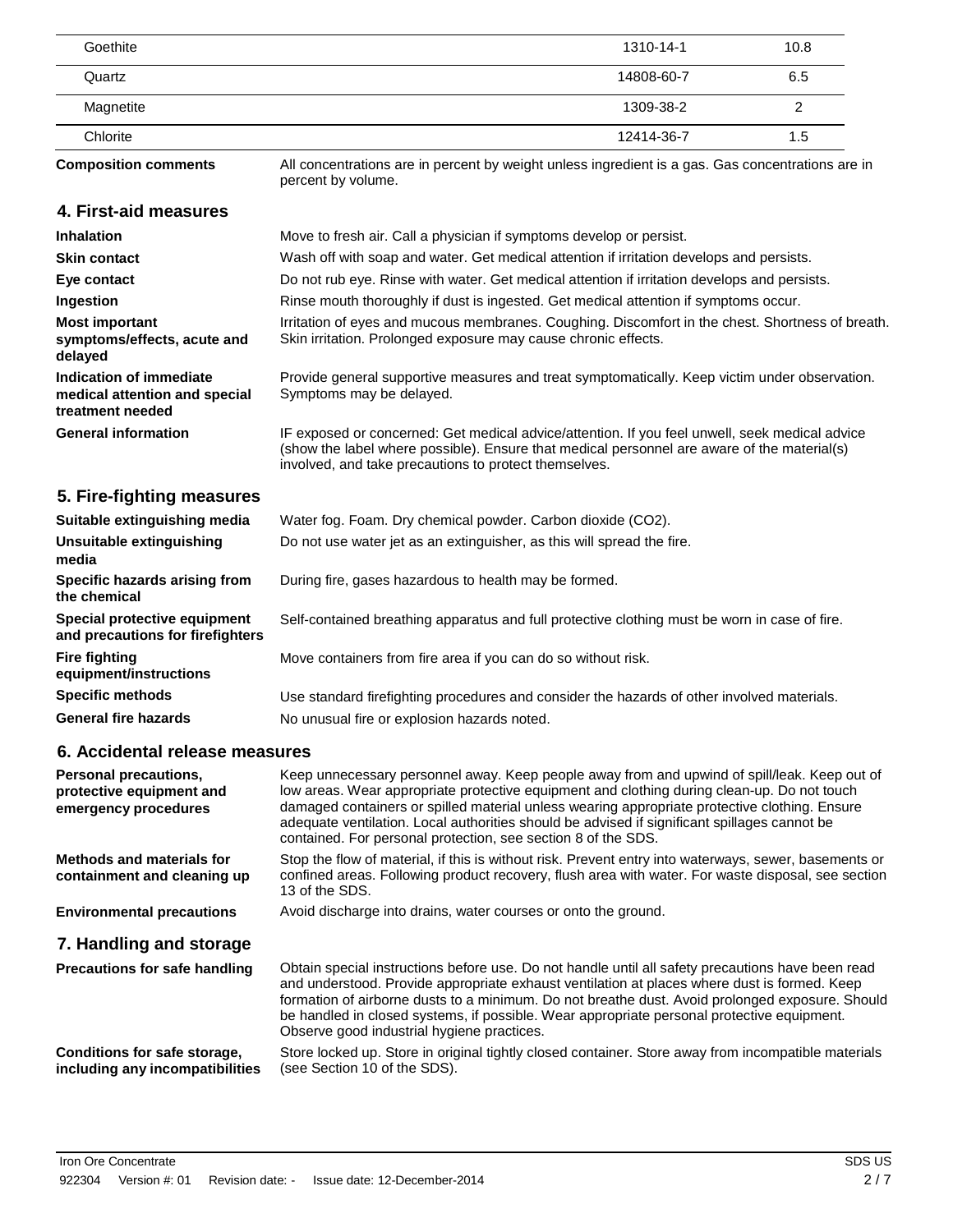# **8. Exposure controls/personal protection**

# **Occupational exposure limits**

### **U.S. - OSHA**

| <b>Components</b>                           | <b>Type</b>                                                                                                                                                                                                                                                                                                                                                                                            | <b>Value</b>    | Form                 |
|---------------------------------------------|--------------------------------------------------------------------------------------------------------------------------------------------------------------------------------------------------------------------------------------------------------------------------------------------------------------------------------------------------------------------------------------------------------|-----------------|----------------------|
| Magnetite (CAS 1309-38-2)                   | <b>TWA</b>                                                                                                                                                                                                                                                                                                                                                                                             | $5$ mg/m $3$    | Respirable           |
|                                             |                                                                                                                                                                                                                                                                                                                                                                                                        | 15 mg/m3        | Total dust           |
| US. OSHA Table Z-3 (29 CFR 1910.1000)       |                                                                                                                                                                                                                                                                                                                                                                                                        |                 |                      |
| <b>Components</b>                           | <b>Type</b>                                                                                                                                                                                                                                                                                                                                                                                            | <b>Value</b>    | <b>Form</b>          |
| Quartz (CAS 14808-60-7)                     | <b>TWA</b>                                                                                                                                                                                                                                                                                                                                                                                             | $0.3$ mg/m $3$  | Total dust.          |
|                                             |                                                                                                                                                                                                                                                                                                                                                                                                        | $0.1$ mg/m $3$  | Respirable.          |
|                                             |                                                                                                                                                                                                                                                                                                                                                                                                        | 2.4 mppcf       | Respirable.          |
| <b>ACGIH</b>                                |                                                                                                                                                                                                                                                                                                                                                                                                        |                 |                      |
| <b>Components</b>                           | <b>Type</b>                                                                                                                                                                                                                                                                                                                                                                                            | <b>Value</b>    | <b>Form</b>          |
| Magnetite (CAS 1309-38-2)                   | <b>TWA</b>                                                                                                                                                                                                                                                                                                                                                                                             | $3$ mg/m $3$    | Respirable           |
|                                             |                                                                                                                                                                                                                                                                                                                                                                                                        | 10 mg/m3        | Inhalable            |
| <b>US. ACGIH Threshold Limit Values</b>     |                                                                                                                                                                                                                                                                                                                                                                                                        |                 |                      |
| <b>Components</b>                           | <b>Type</b>                                                                                                                                                                                                                                                                                                                                                                                            | <b>Value</b>    | <b>Form</b>          |
| Quartz (CAS 14808-60-7)                     | <b>TWA</b>                                                                                                                                                                                                                                                                                                                                                                                             | $0.025$ mg/m3   | Respirable fraction. |
| US. NIOSH: Pocket Guide to Chemical Hazards |                                                                                                                                                                                                                                                                                                                                                                                                        |                 |                      |
| <b>Components</b>                           | <b>Type</b>                                                                                                                                                                                                                                                                                                                                                                                            | <b>Value</b>    | <b>Form</b>          |
| Quartz (CAS 14808-60-7)                     | <b>TWA</b>                                                                                                                                                                                                                                                                                                                                                                                             | $0.05$ mg/m $3$ | Respirable dust.     |
| <b>Biological limit values</b>              | No biological exposure limits noted for the ingredient(s).                                                                                                                                                                                                                                                                                                                                             |                 |                      |
| <b>Exposure guidelines</b>                  | Occupational exposure to nuisance dust (total and respirable) and respirable crystalline silica<br>should be monitored and controlled.                                                                                                                                                                                                                                                                 |                 |                      |
| Appropriate engineering<br>controls         | Good general ventilation (typically 10 air changes per hour) should be used. Ventilation rates<br>should be matched to conditions. If applicable, use process enclosures, local exhaust ventilation,<br>or other engineering controls to maintain airborne levels below recommended exposure limits. If<br>exposure limits have not been established, maintain airborne levels to an acceptable level. |                 |                      |
|                                             | Individual protection measures, such as personal protective equipment                                                                                                                                                                                                                                                                                                                                  |                 |                      |
| <b>Eye/face protection</b>                  | If contact is likely, safety glasses with side shields are recommended.                                                                                                                                                                                                                                                                                                                                |                 |                      |
| <b>Skin protection</b>                      |                                                                                                                                                                                                                                                                                                                                                                                                        |                 |                      |
| <b>Hand protection</b>                      | Wear appropriate chemical resistant gloves.                                                                                                                                                                                                                                                                                                                                                            |                 |                      |
| <b>Other</b>                                | Use of an impervious apron is recommended.                                                                                                                                                                                                                                                                                                                                                             |                 |                      |
| <b>Respiratory protection</b>               | Use a particulate filter respirator for particulate concentrations exceeding the Occupational<br>Exposure Limit.                                                                                                                                                                                                                                                                                       |                 |                      |
| <b>Thermal hazards</b>                      | Wear appropriate thermal protective clothing, when necessary.                                                                                                                                                                                                                                                                                                                                          |                 |                      |
| <b>General hygiene</b><br>considerations    | Always observe good personal hygiene measures, such as washing after handling the material<br>and before eating, drinking, and/or smoking. Routinely wash work clothing and protective<br>equipment to remove contaminants.                                                                                                                                                                            |                 |                      |
| 9. Physical and chemical properties         |                                                                                                                                                                                                                                                                                                                                                                                                        |                 |                      |
| Appearance                                  |                                                                                                                                                                                                                                                                                                                                                                                                        |                 |                      |

| <b>Physical state</b>                      | Solid.              |
|--------------------------------------------|---------------------|
| Form                                       | Powder.             |
| Color                                      | Black.              |
| Odor                                       | Odorless.           |
| <b>Odor threshold</b>                      | Not available. pH   |
|                                            | Not available.      |
| Melting point/freezing point               | 1475 °F (801.67 °C) |
| Initial boiling point and boiling<br>range | Not available.      |
| <b>Flash point</b>                         | Not available.      |
| Iron Ore Concentrate                       |                     |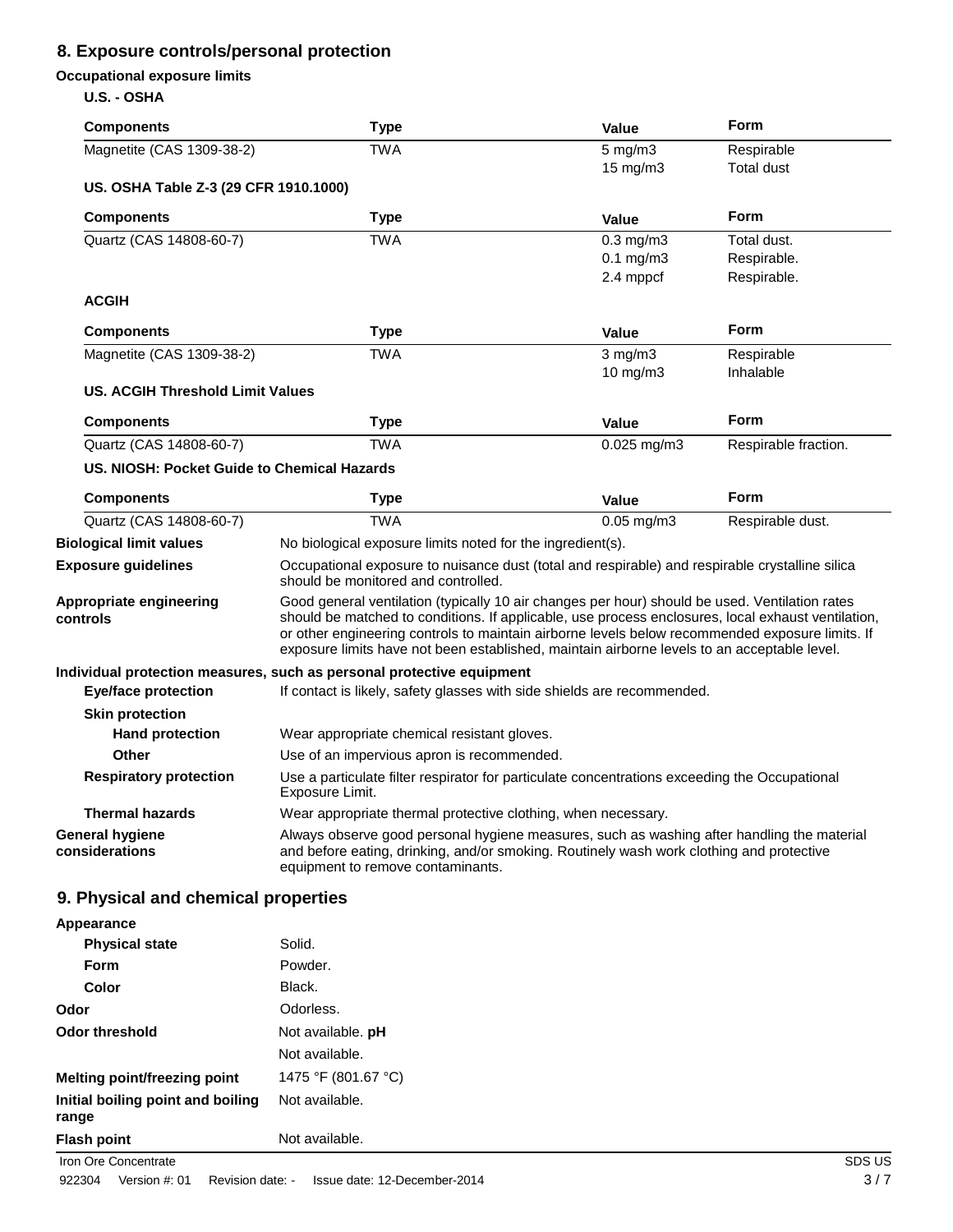| <b>Evaporation rate</b>                           | Not available.  |
|---------------------------------------------------|-----------------|
| Flammability (solid, gas)                         | Not available.  |
| Upper/lower flammability or explosive limits      |                 |
| <b>Flammability limit - lower</b><br>$(\%)$       | Not available.  |
| <b>Flammability limit - upper</b><br>$(\%)$       | Not available.  |
| Explosive limit - lower (%)                       | Not available.  |
| Explosive limit - upper (%)                       | Not available.  |
| Vapor pressure                                    | Not available.  |
| Vapor density                                     | Not available.  |
| <b>Relative density</b>                           | 4.2 @70°F       |
| Solubility(ies)                                   |                 |
| <b>Solubility (water)</b>                         | Not available.  |
| <b>Partition coefficient</b><br>(n-octanol/water) | Not available.  |
| <b>Auto-ignition temperature</b>                  | Not applicable. |
| <b>Decomposition temperature</b>                  | Not available.  |
| <b>Viscosity</b>                                  | Not available.  |
| <b>Other information</b>                          |                 |
| <b>Bulk density</b>                               | 13.77 lbs/gal   |
|                                                   |                 |

# **10. Stability and reactivity**

| <b>Reactivity Chemical</b>                 | The product is stable and non-reactive under normal conditions of use, storage and transport. |
|--------------------------------------------|-----------------------------------------------------------------------------------------------|
| stability Possibility of                   | Material is stable under normal conditions.                                                   |
| hazardous<br>reactions                     | No dangerous reaction known under conditions of normal use.                                   |
| <b>Conditions to avoid</b>                 | Contact with incompatible materials.                                                          |
| Incompatible materials                     | Powerful oxidizers, Chlorine.                                                                 |
| <b>Hazardous decomposition</b><br>products | No hazardous decomposition products are known.                                                |

# **11. Toxicological information**

#### **Information on likely routes of exposure**

| <b>Inhalation</b>                                                                  | No inhalation hazard in manufactured and shipped state. Dust and fumes generated from the<br>material can enter the body by inhalation. High concentrations of dust may irritate throat and<br>respiratory system and cause coughing. Frequent inhalation of fume/dust over a long period of<br>time increases the risk of developing lung diseases. |
|------------------------------------------------------------------------------------|------------------------------------------------------------------------------------------------------------------------------------------------------------------------------------------------------------------------------------------------------------------------------------------------------------------------------------------------------|
| <b>Skin contact</b>                                                                | Under normal conditions of intended use, this material does not pose a risk to health. Dust may<br>irritate skin.                                                                                                                                                                                                                                    |
| Eye contact                                                                        | Dust in the eyes may cause irritation.                                                                                                                                                                                                                                                                                                               |
| Ingestion                                                                          | Expected to be a low ingestion hazard. However, ingestion of dusts generated during working<br>operations may cause nausea and vomiting.                                                                                                                                                                                                             |
| Symptoms related to the<br>physical, chemical and<br>toxicological characteristics | Irritation of eyes and mucous membranes. Coughing. Discomfort in the chest. Shortness of<br>breath. Skin irritation.                                                                                                                                                                                                                                 |
|                                                                                    |                                                                                                                                                                                                                                                                                                                                                      |

#### **Information on toxicological effects**

| <b>Acute toxicity</b>                | Not classified.                                           |
|--------------------------------------|-----------------------------------------------------------|
| <b>Skin corrosion/irritation</b>     | Dust may irritate skin.                                   |
| Serious eye damage/eye<br>irritation | Dust may irritate the eyes.                               |
| Respiratory or skin sensitization    |                                                           |
| <b>Respiratory sensitization</b>     | Not available.                                            |
| <b>Skin sensitization</b>            | This product is not expected to cause skin sensitization. |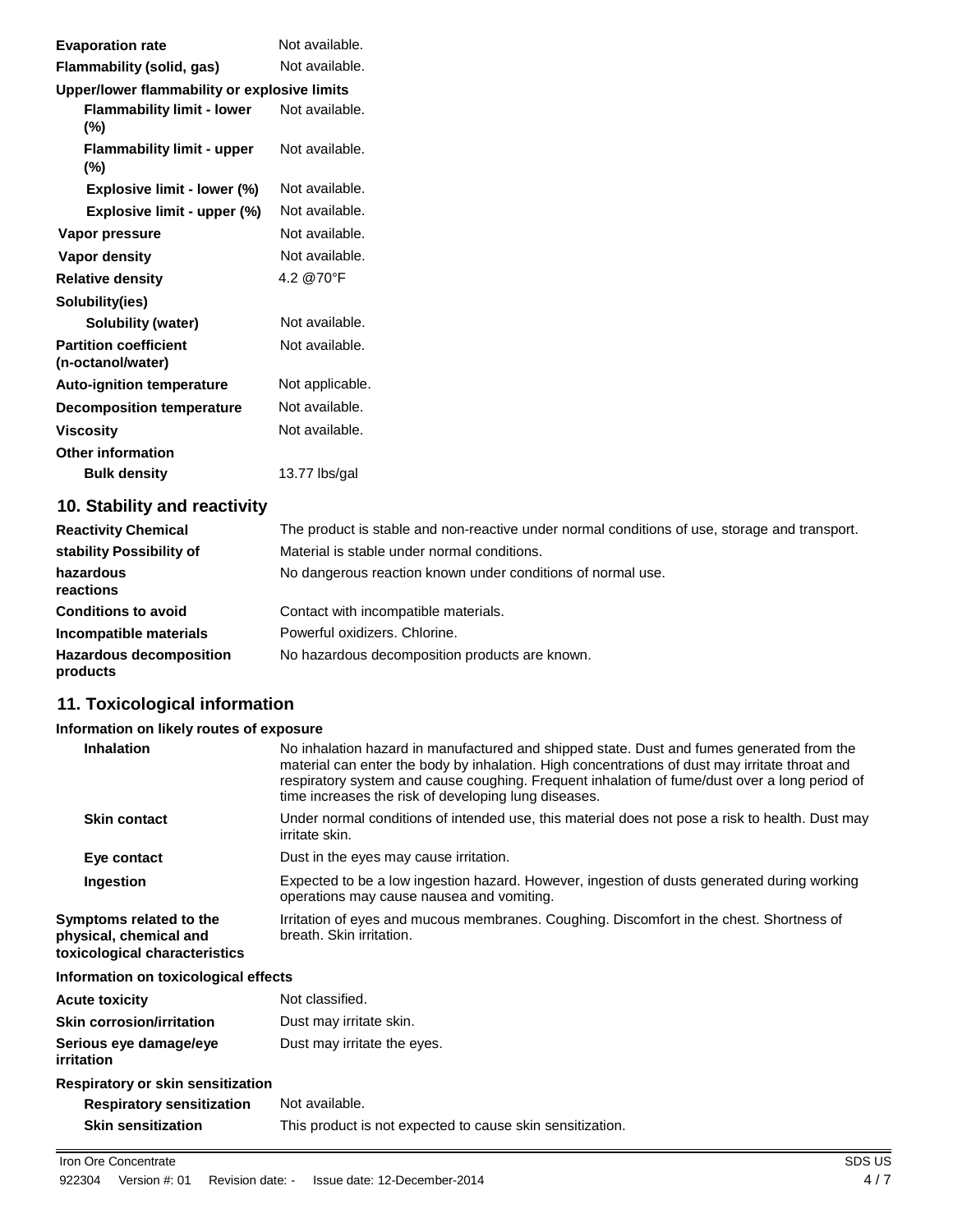| Germ cell mutagenicity                                      | No data available to indicate product or any components present at greater than 0.1% are<br>mutagenic or genotoxic.                                                                                                                                                                                                                                                                                                                                                                                                                                                                                                                                                                                                                                                                                                                                                                                                                                                                                                                                                                                                                                                                                                                                                                                                                                                                                                                                                                                                                                                                                |
|-------------------------------------------------------------|----------------------------------------------------------------------------------------------------------------------------------------------------------------------------------------------------------------------------------------------------------------------------------------------------------------------------------------------------------------------------------------------------------------------------------------------------------------------------------------------------------------------------------------------------------------------------------------------------------------------------------------------------------------------------------------------------------------------------------------------------------------------------------------------------------------------------------------------------------------------------------------------------------------------------------------------------------------------------------------------------------------------------------------------------------------------------------------------------------------------------------------------------------------------------------------------------------------------------------------------------------------------------------------------------------------------------------------------------------------------------------------------------------------------------------------------------------------------------------------------------------------------------------------------------------------------------------------------------|
| Carcinogenicity                                             | In 1997, IARC (the International Agency for Research on Cancer) concluded that crystalline silica<br>inhaled from occupational sources can cause lung cancer in humans. However in making the<br>overall evaluation, IARC noted that "carcinogenicity was not detected in all industrial<br>circumstances studied. Carcinogenicity may be dependent on inherent characteristics of the<br>crystalline silica or on external factors affecting its biological activity or distribution of its<br>polymorphs." (IARC Monographs on the evaluation of the carcinogenic risks of chemicals to<br>humans, Silica, silicates dust and organic fibres, 1997, Vol. 68, IARC, Lyon, France.) In June<br>2003, SCOEL (the EU Scientific Committee on Occupational Exposure Limits) concluded that the<br>main effect in humans of the inhalation of respirable crystalline silica dust is silicosis. "There is<br>sufficient information to conclude that the relative risk of lung cancer is increased in persons with<br>silicosis (and, apparently, not in employees without silicosis exposed to silica dust in quarries and<br>in the ceramic industry). Therefore, preventing the onset of silicosis will also reduce the cancer<br>risk" (SCOEL SUM Doc 94-final, June 2003) According to the current state of the art, worker<br>protection against silicosis can be consistently assured by respecting the existing regulatory<br>occupational exposure limits. May cause cancer. Occupational exposure to respirable dust and<br>respirable crystalline silica should be monitored and controlled. |
| IARC Monographs. Overall Evaluation of Carcinogenicity      |                                                                                                                                                                                                                                                                                                                                                                                                                                                                                                                                                                                                                                                                                                                                                                                                                                                                                                                                                                                                                                                                                                                                                                                                                                                                                                                                                                                                                                                                                                                                                                                                    |
| Hematite (CAS 1317-60-8)                                    | 3 Not classifiable as to carcinogenicity to humans.                                                                                                                                                                                                                                                                                                                                                                                                                                                                                                                                                                                                                                                                                                                                                                                                                                                                                                                                                                                                                                                                                                                                                                                                                                                                                                                                                                                                                                                                                                                                                |
| Quartz (CAS 14808-60-7)<br><b>NTP Report on Carcinogens</b> | 1 Carcinogenic to humans.                                                                                                                                                                                                                                                                                                                                                                                                                                                                                                                                                                                                                                                                                                                                                                                                                                                                                                                                                                                                                                                                                                                                                                                                                                                                                                                                                                                                                                                                                                                                                                          |
| Not listed.                                                 |                                                                                                                                                                                                                                                                                                                                                                                                                                                                                                                                                                                                                                                                                                                                                                                                                                                                                                                                                                                                                                                                                                                                                                                                                                                                                                                                                                                                                                                                                                                                                                                                    |
| Not listed.                                                 | OSHA Specifically Regulated Substances (29 CFR 1910.1001-1050)                                                                                                                                                                                                                                                                                                                                                                                                                                                                                                                                                                                                                                                                                                                                                                                                                                                                                                                                                                                                                                                                                                                                                                                                                                                                                                                                                                                                                                                                                                                                     |
| <b>Reproductive toxicity</b>                                | This product is not expected to cause reproductive or developmental effects.                                                                                                                                                                                                                                                                                                                                                                                                                                                                                                                                                                                                                                                                                                                                                                                                                                                                                                                                                                                                                                                                                                                                                                                                                                                                                                                                                                                                                                                                                                                       |
| Specific target organ toxicity -                            | Not classified.                                                                                                                                                                                                                                                                                                                                                                                                                                                                                                                                                                                                                                                                                                                                                                                                                                                                                                                                                                                                                                                                                                                                                                                                                                                                                                                                                                                                                                                                                                                                                                                    |
| single exposure                                             |                                                                                                                                                                                                                                                                                                                                                                                                                                                                                                                                                                                                                                                                                                                                                                                                                                                                                                                                                                                                                                                                                                                                                                                                                                                                                                                                                                                                                                                                                                                                                                                                    |
| Specific target organ toxicity -<br>repeated exposure       | May cause damage to organs (Lung) through prolonged or repeated exposure.                                                                                                                                                                                                                                                                                                                                                                                                                                                                                                                                                                                                                                                                                                                                                                                                                                                                                                                                                                                                                                                                                                                                                                                                                                                                                                                                                                                                                                                                                                                          |
| <b>Aspiration hazard</b>                                    | Not classified.                                                                                                                                                                                                                                                                                                                                                                                                                                                                                                                                                                                                                                                                                                                                                                                                                                                                                                                                                                                                                                                                                                                                                                                                                                                                                                                                                                                                                                                                                                                                                                                    |
| <b>Chronic effects</b>                                      | Frequent inhalation of dust over a long period of time increases the risk of developing lung<br>diseases. Repeated or prolonged inhalation of iron oxide dust may lead to the lung disease known<br>as Siderosis.                                                                                                                                                                                                                                                                                                                                                                                                                                                                                                                                                                                                                                                                                                                                                                                                                                                                                                                                                                                                                                                                                                                                                                                                                                                                                                                                                                                  |
| 12. Ecological information                                  |                                                                                                                                                                                                                                                                                                                                                                                                                                                                                                                                                                                                                                                                                                                                                                                                                                                                                                                                                                                                                                                                                                                                                                                                                                                                                                                                                                                                                                                                                                                                                                                                    |
| <b>Ecotoxicity</b>                                          | The product is not classified as environmentally hazardous. However, this does not exclude the<br>possibility that large or frequent spills can have a harmful or damaging effect on the environment.                                                                                                                                                                                                                                                                                                                                                                                                                                                                                                                                                                                                                                                                                                                                                                                                                                                                                                                                                                                                                                                                                                                                                                                                                                                                                                                                                                                              |
| Persistence and degradability                               | No data is available on the degradability of this product.                                                                                                                                                                                                                                                                                                                                                                                                                                                                                                                                                                                                                                                                                                                                                                                                                                                                                                                                                                                                                                                                                                                                                                                                                                                                                                                                                                                                                                                                                                                                         |
| <b>Bioaccumulative potential</b>                            | No data available.                                                                                                                                                                                                                                                                                                                                                                                                                                                                                                                                                                                                                                                                                                                                                                                                                                                                                                                                                                                                                                                                                                                                                                                                                                                                                                                                                                                                                                                                                                                                                                                 |
| <b>Mobility in soil</b>                                     | Not relevant, due to the form of the product.                                                                                                                                                                                                                                                                                                                                                                                                                                                                                                                                                                                                                                                                                                                                                                                                                                                                                                                                                                                                                                                                                                                                                                                                                                                                                                                                                                                                                                                                                                                                                      |
| Other adverse effects                                       | No other adverse environmental effects (e.g. ozone depletion, photochemical ozone creation<br>potential, endocrine disruption, global warming potential) are expected from this component.                                                                                                                                                                                                                                                                                                                                                                                                                                                                                                                                                                                                                                                                                                                                                                                                                                                                                                                                                                                                                                                                                                                                                                                                                                                                                                                                                                                                         |
| 13. Disposal considerations                                 |                                                                                                                                                                                                                                                                                                                                                                                                                                                                                                                                                                                                                                                                                                                                                                                                                                                                                                                                                                                                                                                                                                                                                                                                                                                                                                                                                                                                                                                                                                                                                                                                    |
| <b>Disposal instructions</b>                                | Collect and reclaim or dispose in sealed containers at licensed waste disposal site. Dispose of<br>contents/container in accordance with local/regional/national/international regulations.                                                                                                                                                                                                                                                                                                                                                                                                                                                                                                                                                                                                                                                                                                                                                                                                                                                                                                                                                                                                                                                                                                                                                                                                                                                                                                                                                                                                        |
| <b>Local disposal regulations</b>                           | Dispose in accordance with all applicable regulations.                                                                                                                                                                                                                                                                                                                                                                                                                                                                                                                                                                                                                                                                                                                                                                                                                                                                                                                                                                                                                                                                                                                                                                                                                                                                                                                                                                                                                                                                                                                                             |
| <b>Hazardous waste code</b>                                 | The waste code should be assigned in discussion between the user, the producer and the waste<br>disposal company.                                                                                                                                                                                                                                                                                                                                                                                                                                                                                                                                                                                                                                                                                                                                                                                                                                                                                                                                                                                                                                                                                                                                                                                                                                                                                                                                                                                                                                                                                  |
| Waste from residues / unused<br>products                    | Dispose of in accordance with local regulations. Empty containers or liners may retain some<br>product residues. This material and its container must be disposed of in a safe manner (see:<br>Disposal instructions).                                                                                                                                                                                                                                                                                                                                                                                                                                                                                                                                                                                                                                                                                                                                                                                                                                                                                                                                                                                                                                                                                                                                                                                                                                                                                                                                                                             |
| <b>Contaminated packaging</b>                               | Empty containers should be taken to an approved waste handling site for recycling or disposal.<br>Since emptied containers may retain product residue, follow label warnings even after container is<br>emptied.                                                                                                                                                                                                                                                                                                                                                                                                                                                                                                                                                                                                                                                                                                                                                                                                                                                                                                                                                                                                                                                                                                                                                                                                                                                                                                                                                                                   |
| <b>14. Transport information</b>                            |                                                                                                                                                                                                                                                                                                                                                                                                                                                                                                                                                                                                                                                                                                                                                                                                                                                                                                                                                                                                                                                                                                                                                                                                                                                                                                                                                                                                                                                                                                                                                                                                    |

#### **DOT**

Not regulated as dangerous goods.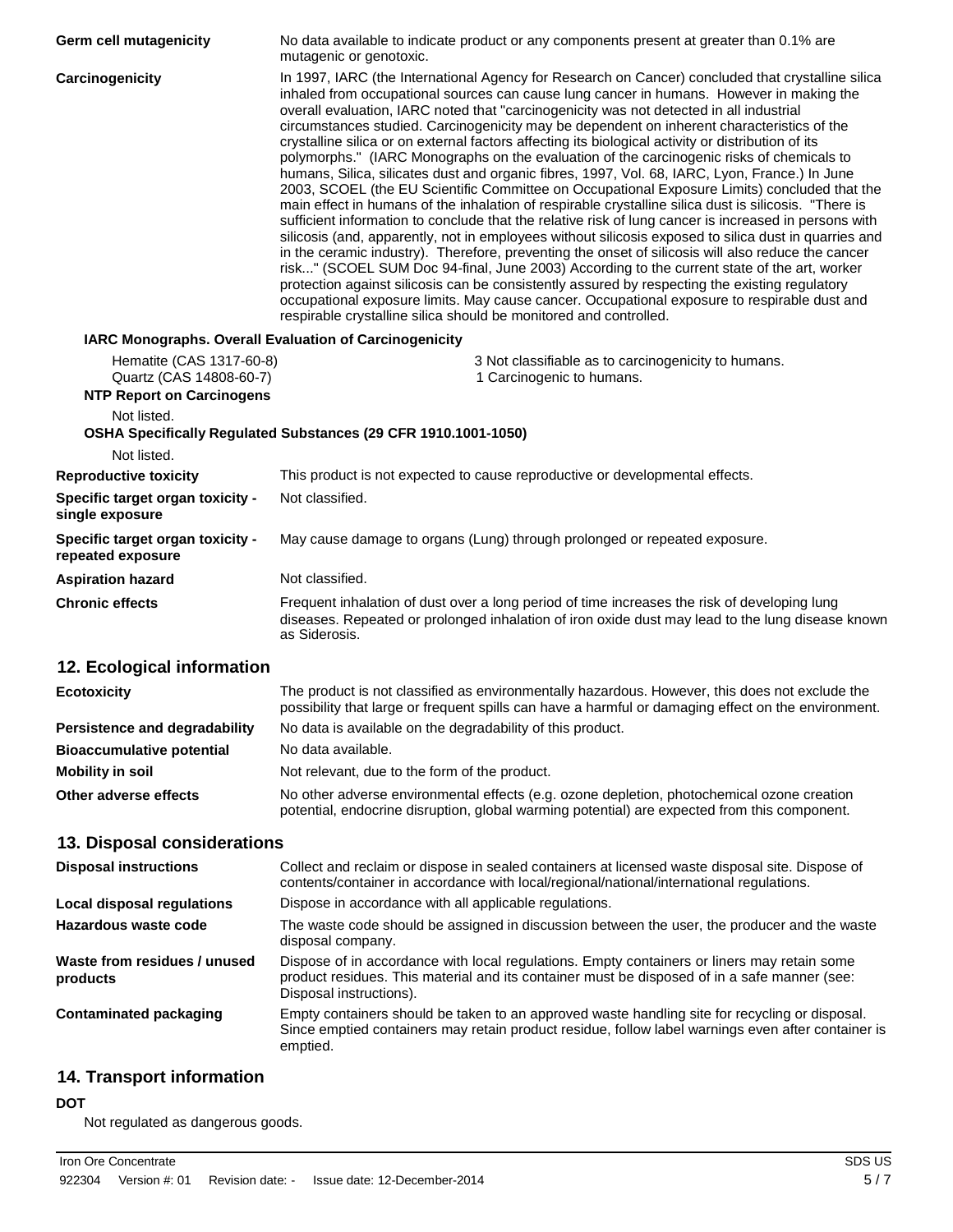#### **IATA**

Not regulated as dangerous goods.

**IMDG**

Not regulated as dangerous goods.

**Transport in bulk according to**  Not applicable. **Annex II of MARPOL 73/78 and the IBC Code**

### **15. Regulatory information**

**US federal regulations** This product is a "Hazardous Chemical" as defined by the OSHA Hazard Communication Standard, 29 CFR 1910.1200. All components are on the U.S. EPA TSCA Inventory List.

#### **TSCA Section 12(b) Export Notification (40 CFR 707, Subpt. D)**

Not regulated.

**OSHA Specifically Regulated Substances (29 CFR 1910.1001-1050)**

Not listed.

**CERCLA Hazardous Substance List (40 CFR 302.4)**

Not listed.

#### **Superfund Amendments and Reauthorization Act of 1986 (SARA)**

**Hazard categories** Immediate Hazard - No Delayed Hazard - Yes Fire Hazard - No Pressure Hazard - No Reactivity Hazard - No

#### **SARA 302 Extremely hazardous substance**

Not listed.

**SARA 311/312 Hazardous chemical** Yes

#### **SARA 313 (TRI reporting)**

Not regulated.

#### **Other federal regulations**

**Clean Air Act (CAA) Section 112 Hazardous Air Pollutants (HAPs) List**

Not regulated.

**Clean Air Act (CAA) Section 112(r) Accidental Release Prevention (40 CFR 68.130)**

Not regulated.

**Safe Drinking Water Act** Not regulated.

**(SDWA)**

#### **US state regulations**

#### **US. Massachusetts RTK - Substance List**

Quartz (CAS 14808-60-7)

**US. New Jersey Worker and Community Right-to-Know Act**

Quartz (CAS 14808-60-7)

**US. Pennsylvania Worker and Community Right-to-Know Law**

Quartz (CAS 14808-60-7)

**US. Rhode Island RTK**

Not regulated.

#### **US. California Proposition 65**

WARNING: This product contains a chemical known to the State of California to cause cancer.

#### **International Inventories**

#### **Country(s) or region Inventory name On inventory (yes/no)\***

United States & Puerto Rico Toxic Substances Control Act (TSCA) Inventory Yes

\*A "Yes" indicates this product complies with the inventory requirements administered by the governing country(s). A "No" indicates that one or more components of the product are not listed or exempt from listing on the inventory administered by the governing country(s).